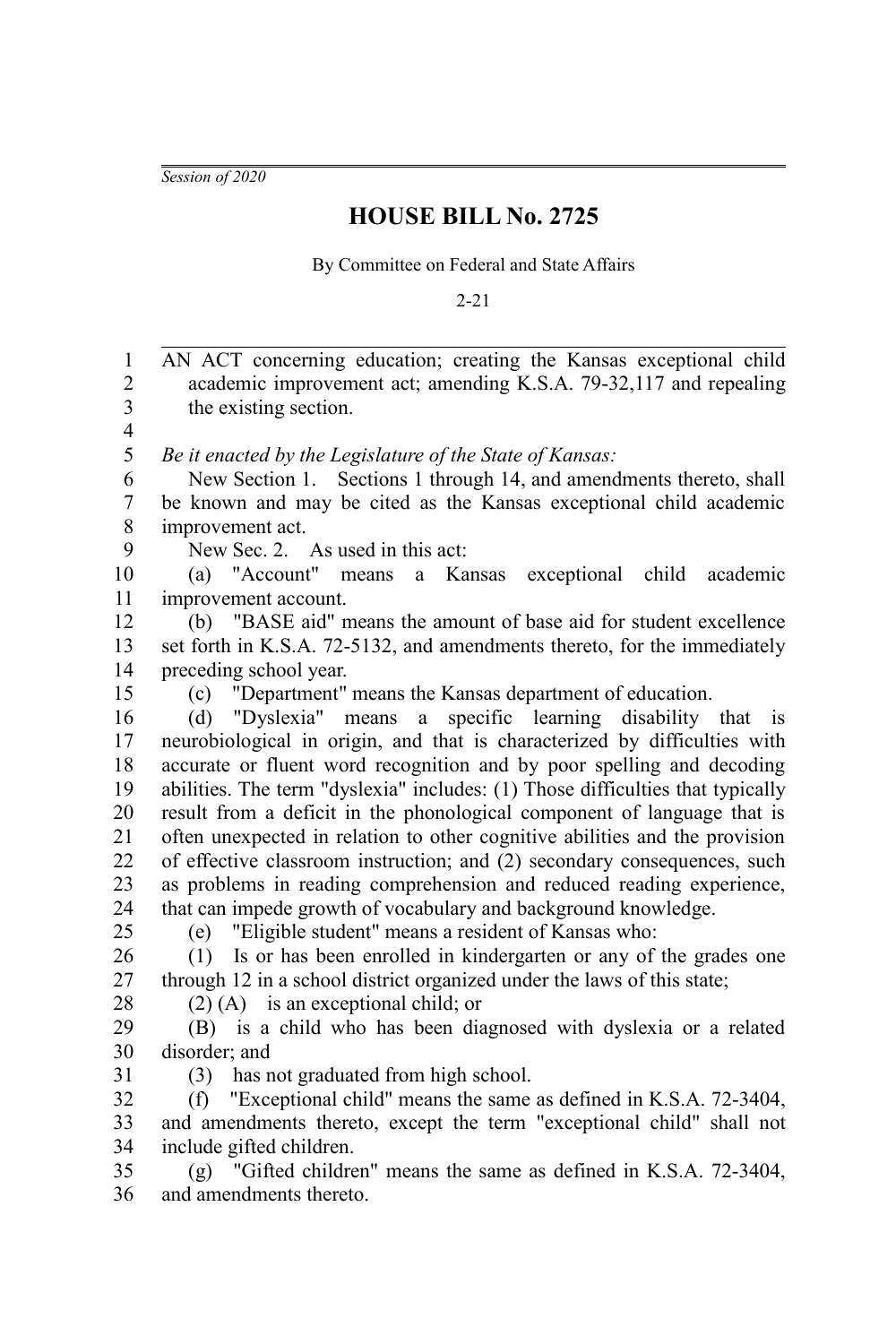1 2

18

(i) "Postsecondary educational institution" means any postsecondary educational institution or any private or out-of-state postsecondary educational institution as such terms are defined in K.S.A. 74-3201b, and amendments thereto. 3 4 5 6

(j) "Program" means the Kansas exceptional child academic improvement program established under section 4, and amendments thereto. 7 8 9

(k) "Qualified private school" means an accredited private school located in Kansas that: 10 11

(1) Is registered with the state board of education pursuant to K.S.A. 72-4346, and amendments thereto; 12 13

(2) provides instruction in at least those subjects required by K.S.A. 72-3214, 72-3217 and 72-3235, and amendments thereto; 14 15

(3) is approved by the treasurer pursuant to section 10, and amendments thereto; and 16 17

(4) is in good standing in accordance with the provisions of this act.

(l) "Related disorder" means a disorder similar to or related to dyslexia, such as developmental auditory imperception, dysphasia, specific developmental dyslexia, developmental dysgraphia and developmental spelling disability. 19 20 21 22

(m) "Resident school district" means the school district in which an eligible student would be enrolled based on such eligible student's residence. 23 24 25

(n) "Treasurer" means the state treasurer or the state treasurer's designee. 26 27

New Sec. 3. (a) The Kansas exceptional child academic improvement program is hereby established and shall be administered by the state treasurer. The purpose of the program is to provide alternative options for the education of exceptional children. 28 29 30 31

(b) The treasurer shall establish a Kansas exceptional child academic improvement account for each eligible student whose parent satisfies the requirements of this act. 32 33 34

(c) The treasurer shall maintain an explanation of the following information on the treasurer's website and provide a hard copy of such information to any person who requests it: 35 36 37

(1) The options for participation in the program as provided in section 7, and amendments thereto; 38 39

(2) the allowable uses of moneys in a Kansas exceptional child academic improvement account; 40 41

(3) the responsibilities of a parent of an eligible student participating in the program; 42 43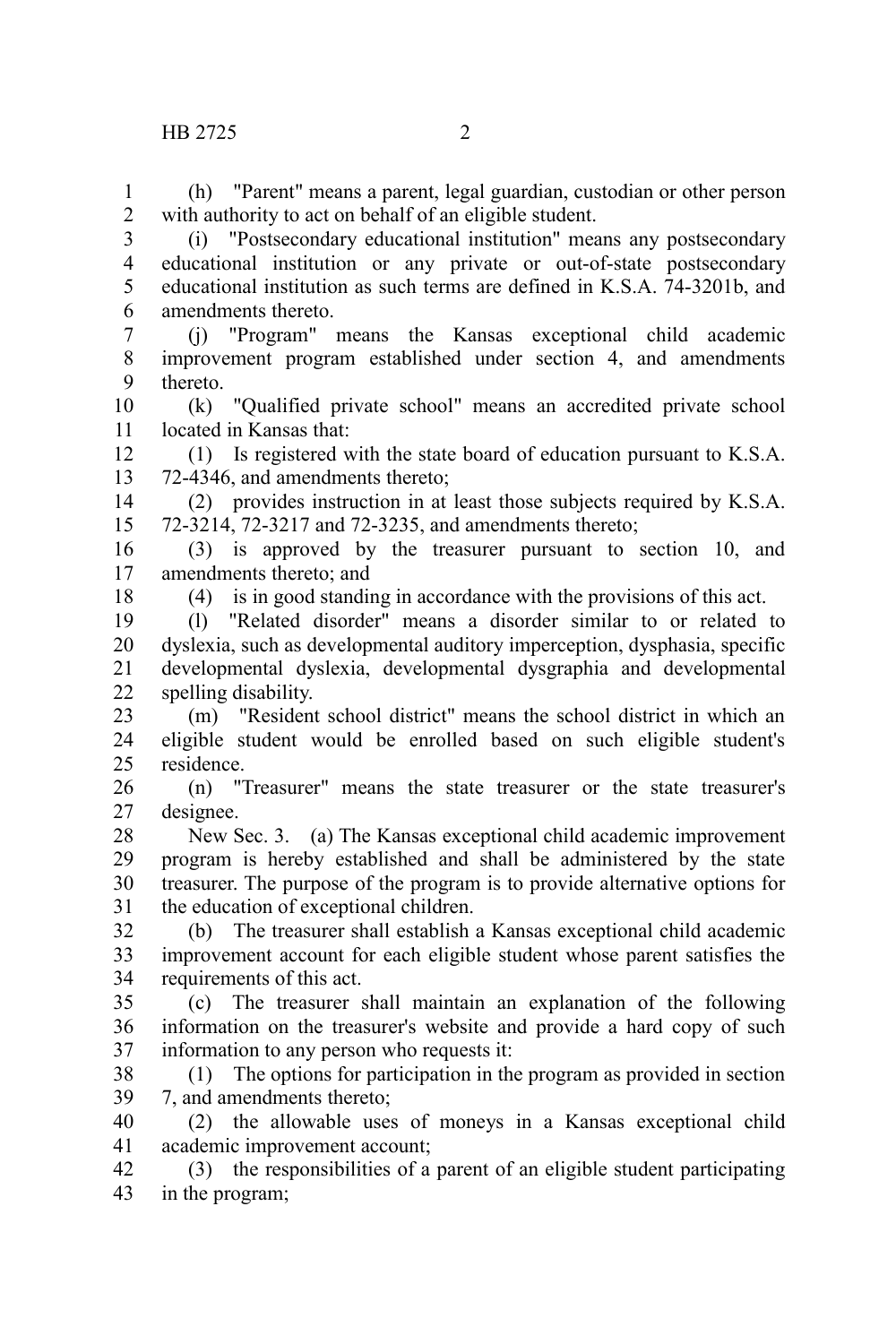(4) the effect of participation in the program by eligible students with an individualized education program (IEP) or an education plan under section 504 of the rehabilitation act of 1973, 29 U.S.C. § 794 (section 504) plan); 1 2 3 4

5

(5) the duties of the treasurer;

(6) the name and telephone number of the treasurer's employee who may be contacted if a parent has questions about the program; and 6 7

8

(7) a list of qualified private schools.

New Sec. 4. (a) The school district shall notify the parent of each eligible student that the student is eligible for the program. Such notice shall include a cover letter explaining the basis for such child's eligibility for the program, the name and telephone number of the school district employee who may be contacted if the parent has questions about the program and a written description of the program, including the information described in section 3(c), and amendments thereto. 9 10 11 12 13 14 15

(b) When a student becomes eligible for the program, the parent of such student may elect to participate in the program in accordance with the provisions of section 7, and amendments thereto. 16 17 18

New Sec. 5. (a) For an eligible student to participate in the program, the parent of such eligible student shall enter into a written agreement with the treasurer, in such manner and form as prescribed by the treasurer. 19 20 21

(b) The agreement between the parent of an eligible student and the treasurer shall provide that: 22 23

(1) The eligible student shall participate in the program in accordance with section 7, and amendments thereto; 24 25

(2) the treasurer shall establish an account for the eligible student in the Kansas exceptional child academic improvement fund established by section 6, and amendments thereto; 26 27 28

(3) the parent shall comply with all requirements and rules and regulations of the program; and 29 30

(4) the moneys in the eligible student's account shall only be expended as authorized by the program. 31 32

(c) Only one account may be established for each eligible student. A parent acting on behalf of more than one eligible student shall have a separate written agreement for each eligible student. 33 34 35

(d) A written agreement entered pursuant to this act shall expire on July 31 immediately following the date the agreement becomes effective, but may be terminated prior to such date pursuant to subsection (e). Each written agreement may be renewed by August 1 upon the written consent of the parent and the treasurer in a manner determined by the treasurer, except that the parent may submit a request to the treasurer for an extension of time for renewal not to exceed 30 days. Failure to renew a written agreement does not preclude renewal of such written agreement in 36 37 38 39 40 41 42 43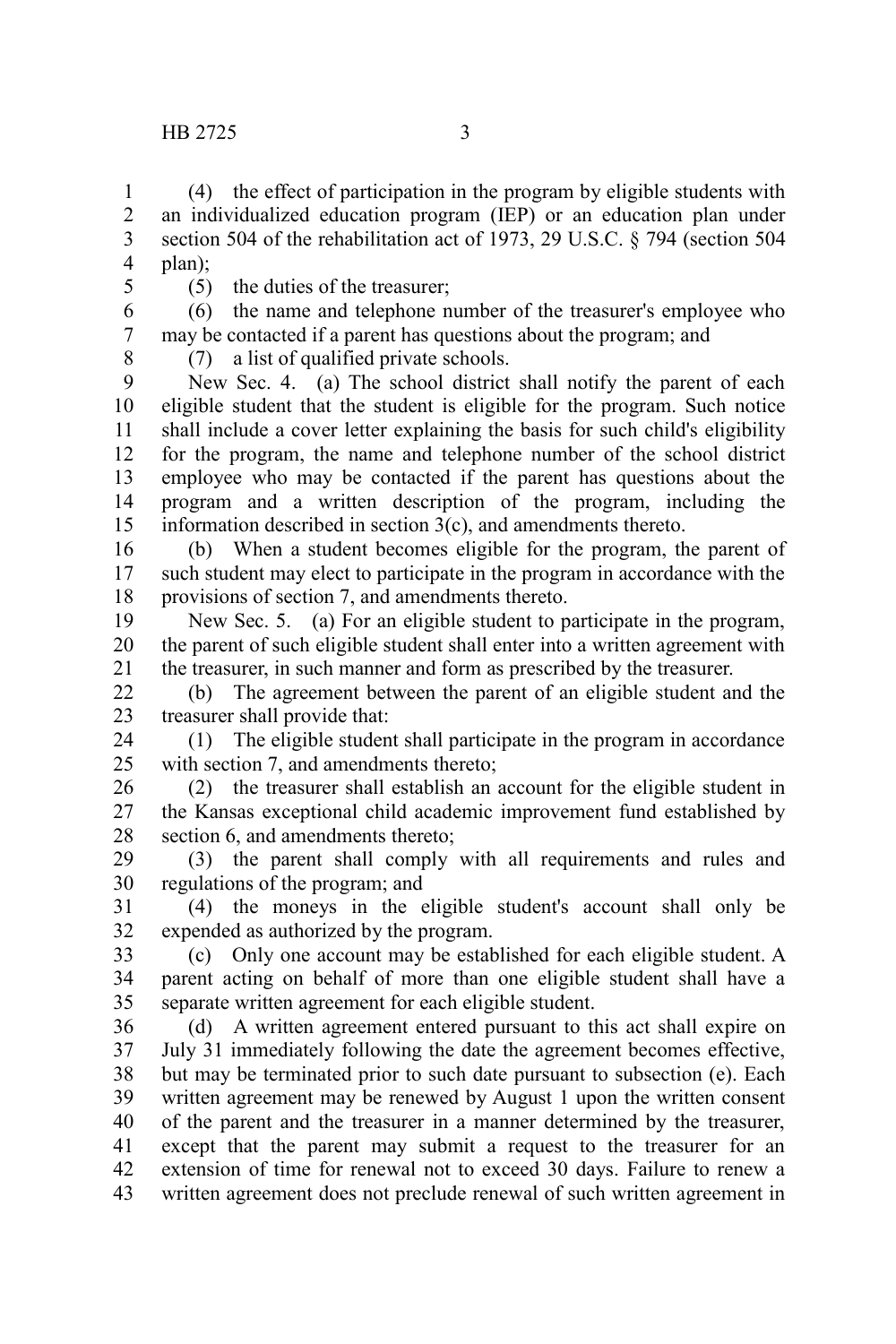a subsequent year. A written agreement that has been terminated pursuant to subsection (e) shall not be renewed. 1 2

(e) (1) A written agreement may be terminated by the treasurer upon a determination that: 3 4

(A) Moneys in an account have been used for purposes other than those allowed by the program; 5 6

(B) the eligible student no longer satisfies the qualifications of an eligible student as defined in section 2, and amendments thereto; or 7 8

(C) the eligible student no longer participates in the program in accordance with section 7, and amendments thereto. 9 10

(2) A written agreement may be terminated by a parent at any time. To terminate a written agreement, such parent shall notify the treasurer in writing of such termination. 11 12 13

(3) When a written agreement is terminated, the account associated with such agreement shall be deemed inactive, and the treasurer shall close the account in accordance with section 6(h), and amendments thereto. 14 15 16

New Sec. 6. (a) (1) There is hereby established in the state treasury the Kansas exceptional child academic improvement fund to be administered by the state treasurer. Moneys in the Kansas exceptional child academic improvement fund shall be expended only for the purposes established in this act. All moneys received pursuant to section 8, and amendments thereto, shall be deposited in the state treasury in accordance with the provisions of K.S.A. 75-4215, and amendments thereto, and shall be credited to the Kansas exceptional child academic improvement fund. 17 18 19 20 21 22 23 24

(2) The director of accounts and reports shall create a procedure for the Kansas exceptional child academic improvement fund to have individual student accounts therein. Each student's accumulated moneys in the student's account shall earn interest based on: (A) The average daily balance of moneys in each student's account for the preceding month; and (B) the net earnings rate of the pooled money investment portfolio for the preceding month. The amount of interest earned shall be added monthly to each student's account in the Kansas exceptional child academic improvement fund. 25 26 27 28 29 30 31 32 33

(b) Upon execution of an agreement in accordance with section 5, and amendments thereto, the treasurer shall establish an account in the Kansas exceptional child academic improvement fund in the state treasury in the name of the eligible student. Upon establishment of such account, the treasurer shall notify the resident school district of the establishment of such account for the eligible student. 34 35 36 37 38 39

(c) If the eligible student is enrolled in a qualified private school, the treasurer shall transfer to such eligible student's account in the Kansas exceptional child academic improvement fund an aggregate annual amount equal to: 40 41 42 43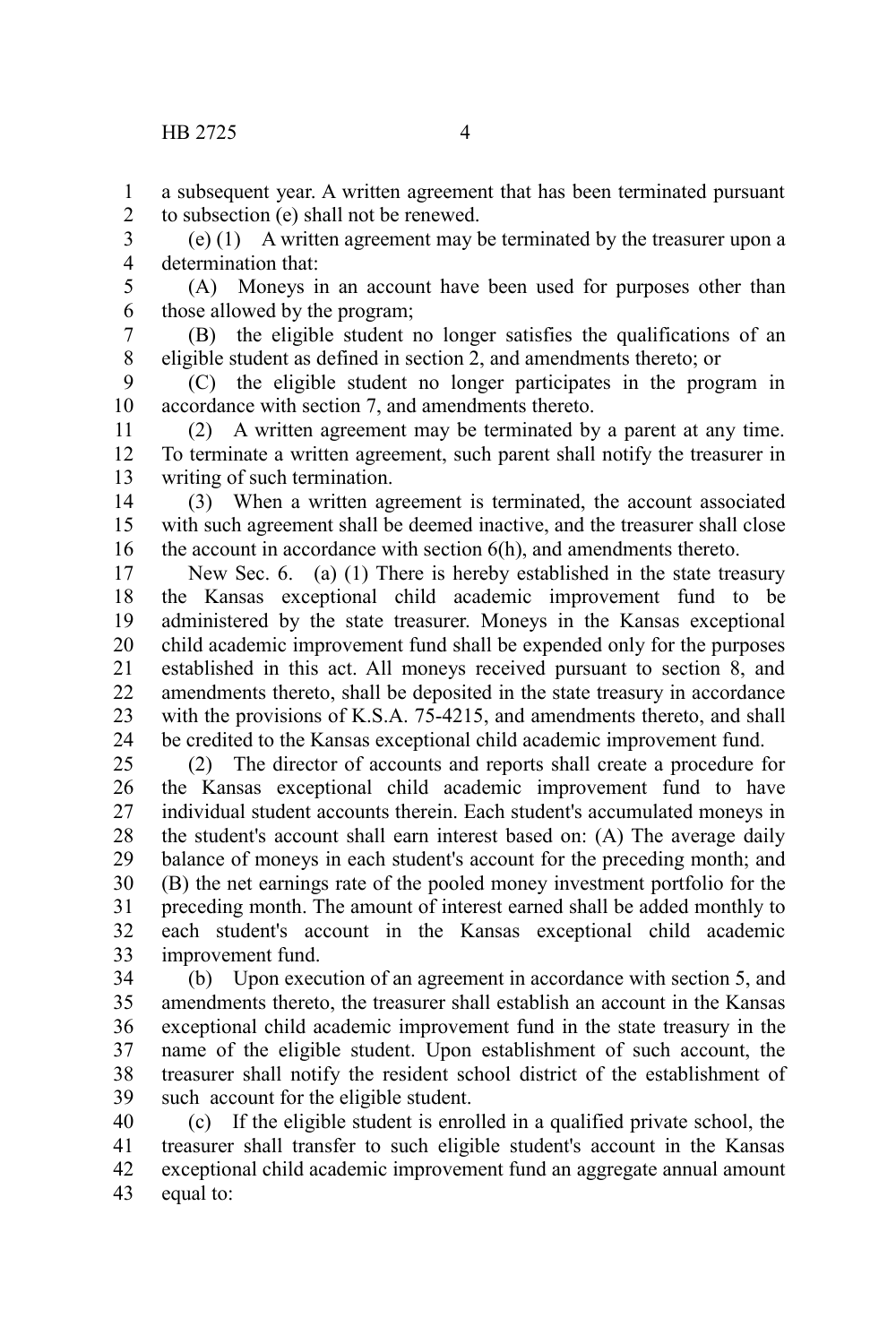## HB 2725 5

(1) 88% of the BASE aid, if the eligible student is enrolled in any of the grades three through five in the current school year; 1 2

(2) 92% of the BASE aid, if the eligible student is enrolled in any of the grades six through eight in the current school year; and 3 4

5

(3) 96% of the BASE aid, if the eligible student is enrolled in any of the grades nine through 12 in the current school year. 6

(d) If the eligible student continues to be enrolled in such student's resident school district, the treasurer shall transfer to such eligible student's account in the Kansas exceptional child academic improvement fund an aggregate annual amount equal to 0.484 multiplied by the BASE aid. 7 8 9 10

(e) The treasurer shall make transfers required under subsections (c) and (d) in quarterly installments pursuant to a schedule determined by the treasurer. 11 12 13

(f) The treasurer may deduct a percentage of the aggregate annual amount to be transferred into an eligible student's account as reimbursement for the administrative costs of implementing the provisions of this act as follows: 14 15 16 17

(1) Up to 5% each year for the first two years moneys are transferred to an eligible student's account; and 18 19

(2) up to 2.5% for the third year and for each subsequent year moneys are transferred to an eligible student's account. 20 21

(g) No transfers shall be made to an eligible student's account after such student has graduated from high school. 22 23

24

(h) (1) Each account shall remain active until:

(A) A written agreement is terminated pursuant to section 5, and amendments thereto; 25 26

(B) July 31 following the date on which the eligible student graduates from high school; or 27 28

29

(C) there are two consecutive years of nonrenewal of an agreement.

(2) If the treasurer determines an account is inactive, the treasurer shall close the account and certify the amount of moneys remaining in the account to the director of accounts and reports. Such certified amount shall remain in the Kansas exceptional child academic improvement fund. 30 31 32 33

(i) The treasurer shall develop a system for payment of services by participating parents by electronic funds transfer. Such system shall not require parents to be reimbursed for allowable expenses. All electronic funds transfers shall be only for expenditures approved by the treasurer. The treasurer may contract with a third party for the purposes of implementing this subsection. 34 35 36 37 38 39

New Sec. 7. (a) An eligible student whose parent has entered into an agreement with the treasurer in accordance with section 5, and amendments thereto, shall participate in the program by: 40 41 42

(1) Continuing enrollment in such student's resident school district 43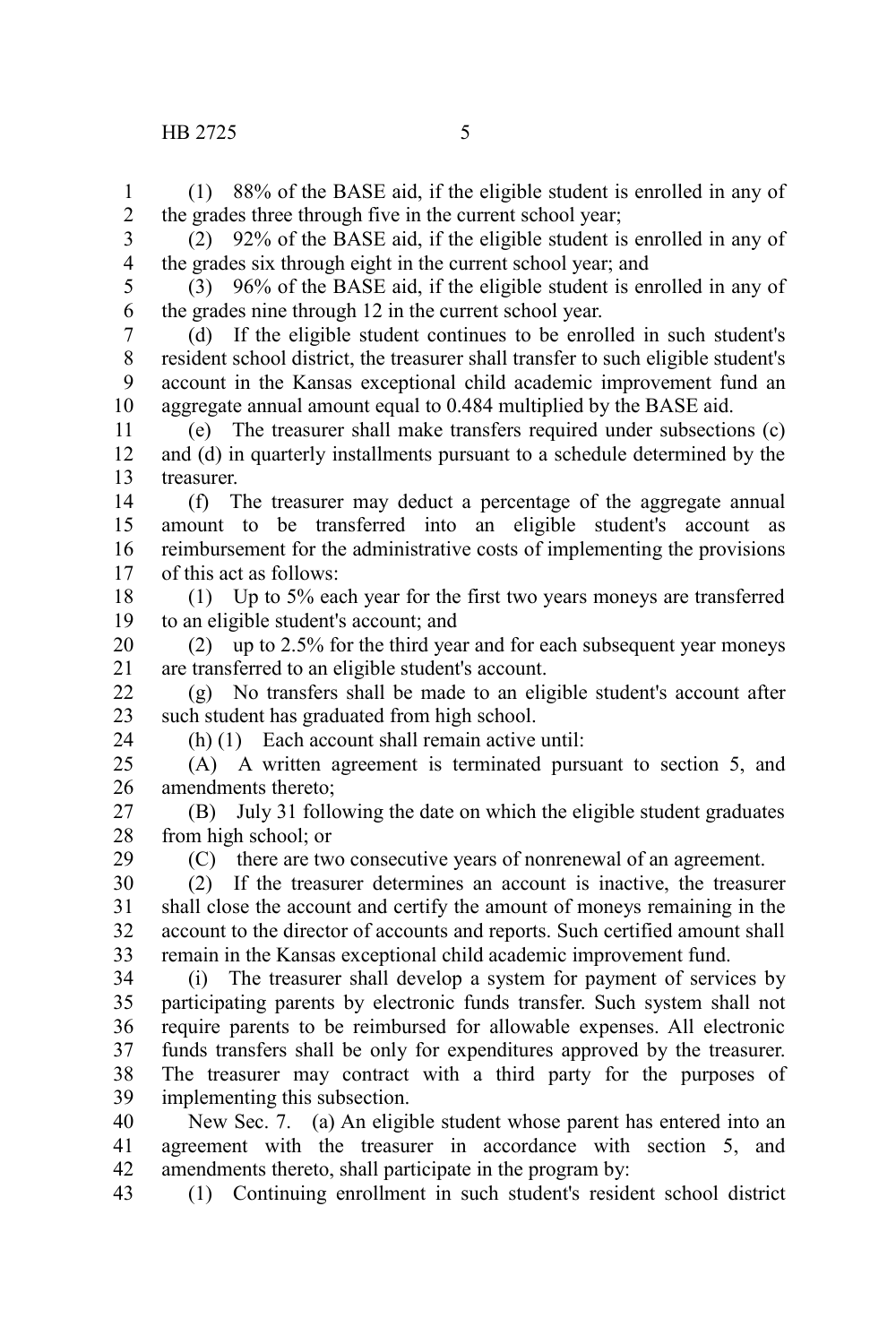and receiving additional services to improve such student's reading and mathematics skills through evidence-based practices and programs requested or approved by such student's parent; 1 2 3 4

(2) enrolling in a qualified private school; or

(3) receiving additional educational services as allowed under the program. 5 6

(b) For eligible students participating in the program in accordance with subsection (a)(1), a school district shall provide those evidencedbased practices and programs requested by the parent of such eligible student to the extent the cost of such practices or programs is covered by moneys transferred to such student's account pursuant to section 6, and amendments thereto. A school district also may recommend evidencebased practices and programs to improve such eligible student's reading and mathematics skills but shall obtain the parent's approval for such practices or programs prior to the expenditure of any moneys held in such student's account for such practices or programs. 7 8 9 10 11 12 13 14 15 16

New Sec. 8. (a) Each year, the treasurer shall notify the state board of education as to the names of the students participating in the Kansas exceptional child academic improvement program, the resident school district of each student and the qualified private school, if any, each student is attending in the current school year. 17 18 19 20 21

(b) For school year 2020-2021, and each school year thereafter, an eligible student shall be counted in the enrollment of such eligible student's resident school district for the purposes of calculating the amount of the state foundation aid for the resident school district. 22 23 24 25

(c) (1) The state board shall determine the amounts to be transferred to the Kansas exceptional child academic improvement fund by: 26 27

(A) Multiplying an amount equal to the percentage of the BASE aid as set forth in section 6(c), and amendments thereto, by the total number of eligible students in such resident school district who are participating in the program, who are enrolled in a qualified private school and who correspond to such percentage; plus 28 29 30 31 32

(B) multiplying an amount equal to the BASE aid by 0.484 and then multiplying the resulting product by the total number of eligible students in such resident school district who are participating in the program, but who are not enrolled in a qualified private school; plus 33 34 35 36

(C) any interest earned pursuant to section  $6(a)(2)$ , and amendments thereto. 37 38

(2) The state board of education shall certify the resulting sums to the director of accounts and reports. Upon receipt of such certification, the director shall transfer such certified amounts from the state general fund to the Kansas exceptional child academic improvement fund established in section 6, and amendments thereto. 39 40 41 42 43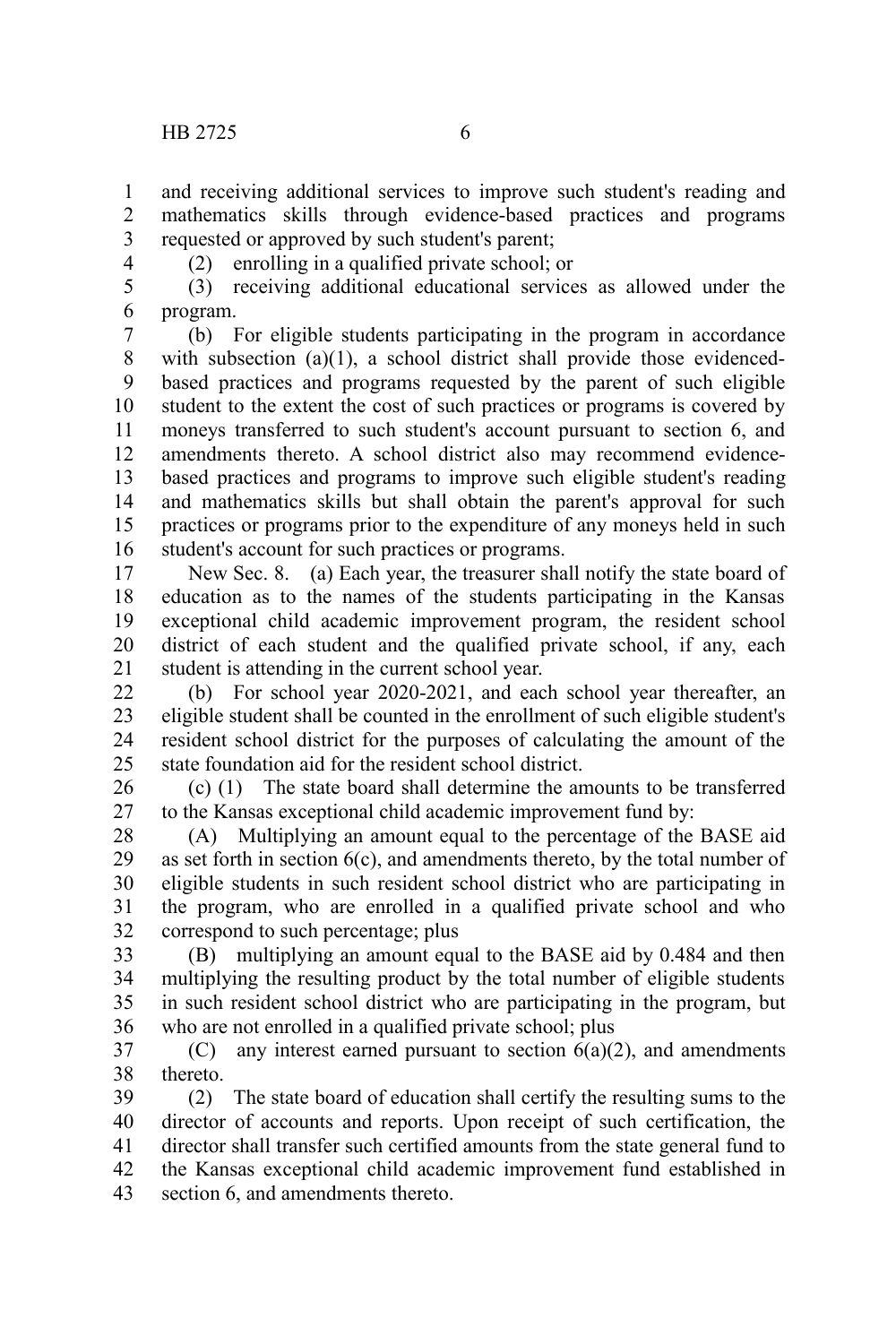(3) For school year 2020-2021, and each school year thereafter, the state board shall deduct from the amount of state foundation aid for each resident school district the amount certified under paragraph (2) for such resident school district. The appropriation for the fiscal year of the date of the certification in the state foundation aid account of the state general fund is hereby lapsed by the amount equal to the accumulated total of such certified amounts under paragraph (2). 1  $\mathcal{L}$ 3 4 5 6 7

New Sec. 9. (a) Moneys in the eligible student's account may be accessed by such eligible student's parent but shall only be expended by such parent for the following purposes: 8 9 10

(1) Tuition and fees charged by a qualified private school;

(2) textbooks and other supplies required by a qualified private school; 12 13

(3) fees for transportation provided by a qualified private school required for the eligible student to travel to and from such qualified private school; 14 15 16

(4) educational therapies or services provided by a licensed or accredited education provider; 17 18

(5) tutoring services provided by a certified tutor;

(6) curriculum materials; 20

(7) tuition or fees charged by an accredited private online learning program; 21 22

(8) fees for any nationally standardized norm-referenced achievement test, advanced placement examination or other examination related to admission to a postsecondary educational institution; 23 24 25

(9) contracted services from a school district, including individual classes; 26 27

(10) tuition and fees charged by a postsecondary educational institution; 28 29

(11) evidenced-based practices and programs requested or approved in accordance with section 7(b), and amendments thereto; and 30 31

(12) any other education expenses approved by the treasurer.

(b) The treasurer shall notify the parent of any expenditures from an eligible student's account that do not meet the requirements of subsection (a). Such parent shall repay the cost of any such expenditures within 30 days of notification by the treasurer. 33 34 35 36

(c) Except as provided in section 6(h), and amendments thereto, funds remaining in an account at the end of a school year shall roll over to the next succeeding school year. 37 38 39

(d) A qualified private school providing education services purchased with funds from an account shall not share, refund or rebate any portion of such funds to the parent or eligible student. Any such refund or rebate shall be made directly into the eligible student's account. 40 41 42 43

32

11

19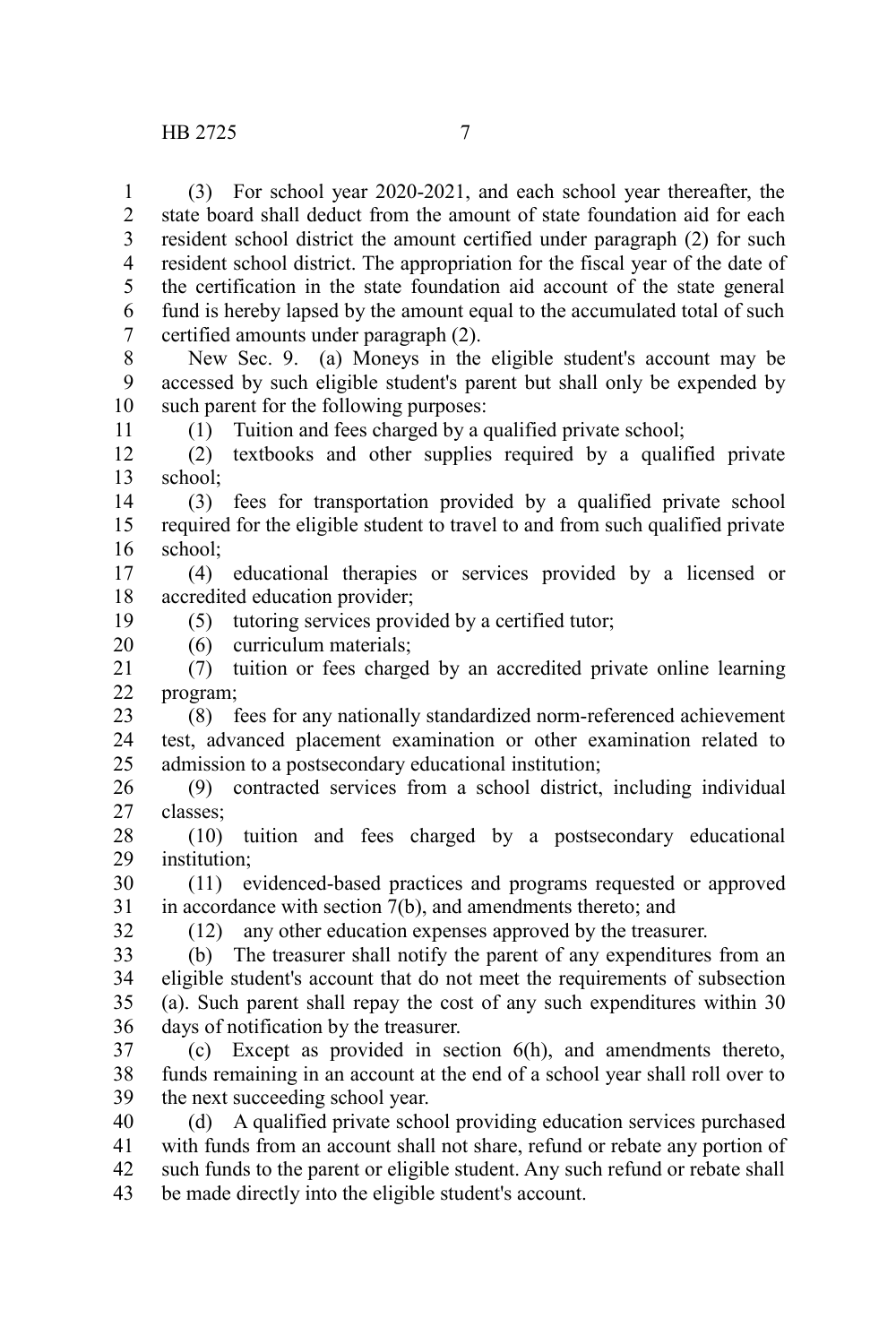(e) No personal deposits may be made into an account.

(f) (1) The treasurer shall conduct or contract to conduct annual audits of eligible student accounts to ensure compliance with the provisions of this act and may conduct or contract to conduct additional audits of eligible student accounts, as needed. 2 3 4 5

(2) If the treasurer determines moneys in an account have been used for purposes other than those allowed by subsection (a), the treasurer may: 6 7

(A) Prohibit expenditures from the account until such time as determined by the treasurer; 8 9

(B) prorate amounts to be deposited in such account under section 6, and amendments thereto, by an amount equal to the total amount used for purposes other than those allowed by subsection (a); or 10 11 12

13

1

(C) terminate the account.

New Sec. 10. (a) To become a qualified private school, an applicant shall submit an application to the treasurer on a form and in a manner prescribed by the treasurer. Such application shall include proof that the applicant is an accredited nonpublic school registered with the state board of education pursuant to K.S.A. 72-4346, and amendments thereto, and provides instruction in at least those subjects required by K.S.A. 72-3214, 72-3217 and 72-3235, and amendments thereto. 14 15 16 17 18 19 20

(b) The treasurer shall approve an application or request additional information, as necessary, to prove an applicant meets the criteria to be deemed a qualified private school within 45 days of receiving the application. If the applicant is unable to provide such additional information, the treasurer may deny the application. 21 22 23 24 25

(c) The treasurer shall conduct or contract to conduct an audit of a qualified private school, selected at random each year, to determine whether the qualified private school is compliant with the requirements of subsection (a). 26 27 28 29

(d) (1) The treasurer may revoke a qualified private school's approval, if the treasurer determines the qualified private school: 30 31

(A) Has routinely failed to comply with the provisions of this act or applicable rules and regulations; or 32 33

(B) has failed to provide any educational services required by law to an eligible student receiving instruction from the school, if the school is accepting payments made from such eligible student's account. 34 35 36

(2) Prior to revoking a qualified private school's approval, the treasurer shall notify such school of an impending revocation and the reason for such revocation. The qualified private school shall have 30 days from the time it was notified to cure the matter identified in the notice. If the qualified private school fails to cure such matter within 30 days, such school's approval shall be revoked. A qualified private school whose approval has been revoked shall not be allowed to participate in the 37 38 39 40 41 42 43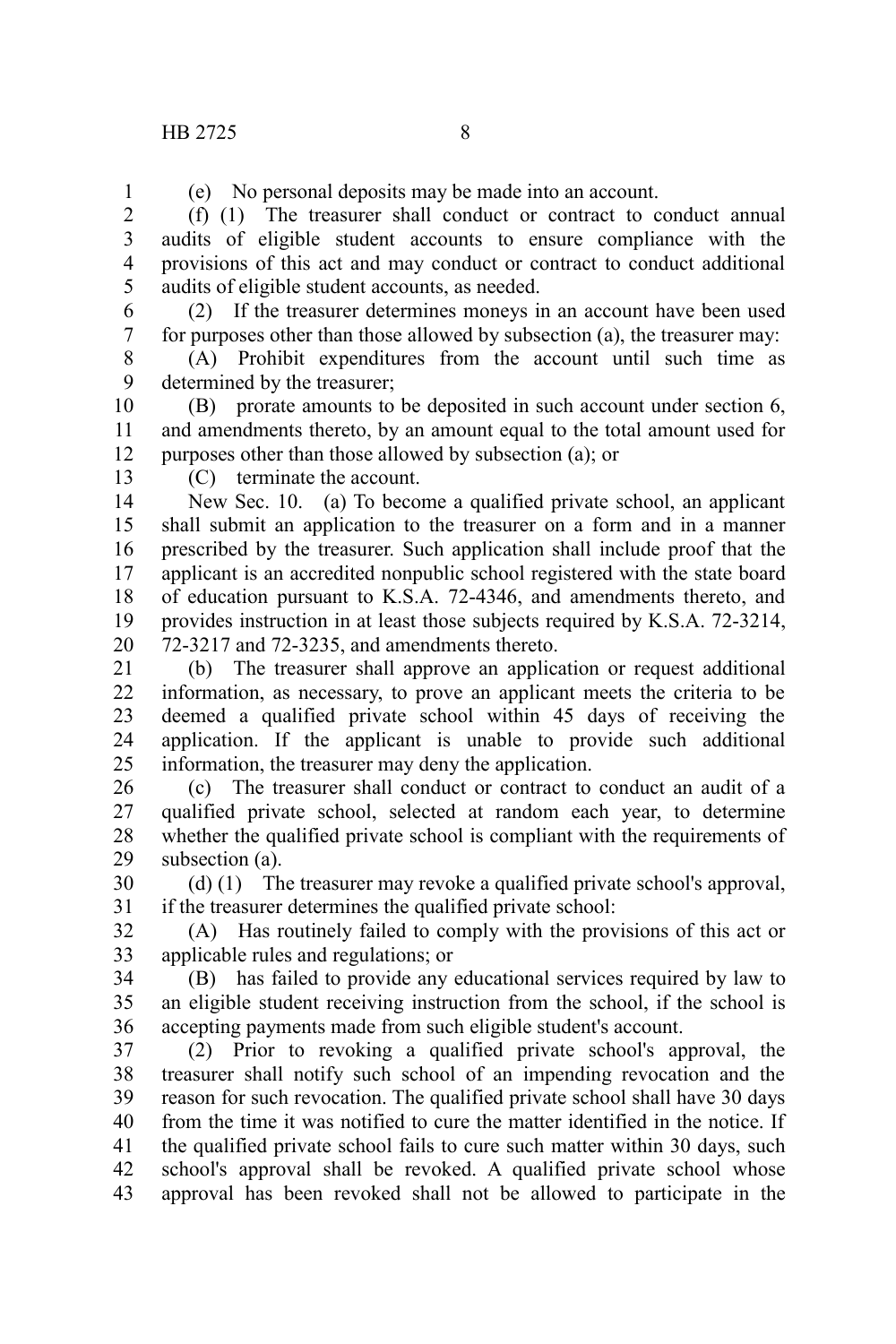program until such time the treasurer determines such school is in compliance with the requirements of this act. 1 2

(3) If the treasurer revokes a qualified private school's approval, the treasurer shall immediately notify each parent of an eligible student participating in the program and receiving instruction from such school. 3 4 5

(e) The treasurer may notify the attorney general or the district or county attorney of the county where the qualified private school is located, if a qualified private school's approval was revoked because of misuse of moneys paid from an account. 6 7 8 9

New Sec. 11. Enrollment of an eligible student in a qualified private school shall be considered a parental placement of such student under the individuals with disabilities education act, 20 U.S.C. § 1400 et seq. 10 11 12

New Sec. 12. The provisions of this act shall be subject to the Kansas administrative procedure act and reviewable under the Kansas judicial review act. 13 14 15

New Sec. 13. On or before January 1, 2021, the treasurer shall adopt rules and regulations necessary to carry out the provisions of this act. 16 17

New Sec. 14. Nothing in this act shall be deemed to limit the independence or autonomy of a qualified private school or to make the actions of a qualified private school the actions of the state government. 18 19 20

Sec. 15. K.S.A. 79-32,117 is hereby amended to read as follows: 79- 32,117. (a) The Kansas adjusted gross income of an individual means such individual's federal adjusted gross income for the taxable year, with the modifications specified in this section. 21 22 23 24

25

(b) There shall be added to federal adjusted gross income:

(i) Interest income less any related expenses directly incurred in the purchase of state or political subdivision obligations, to the extent that the same is not included in federal adjusted gross income, on obligations of any state or political subdivision thereof, but to the extent that interest income on obligations of this state or a political subdivision thereof issued prior to January 1, 1988, is specifically exempt from income tax under the laws of this state authorizing the issuance of such obligations, it shall be excluded from computation of Kansas adjusted gross income whether or not included in federal adjusted gross income. Interest income on obligations of this state or a political subdivision thereof issued after December 31, 1987, shall be excluded from computation of Kansas adjusted gross income whether or not included in federal adjusted gross income. 26 27 28 29 30 31 32 33 34 35 36 37 38

(ii) Taxes on or measured by income or fees or payments in lieu of income taxes imposed by this state or any other taxing jurisdiction to the extent deductible in determining federal adjusted gross income and not credited against federal income tax. This paragraph shall not apply to taxes imposed under the provisions of K.S.A. 79-1107 or 79-1108, and 39 40 41 42 43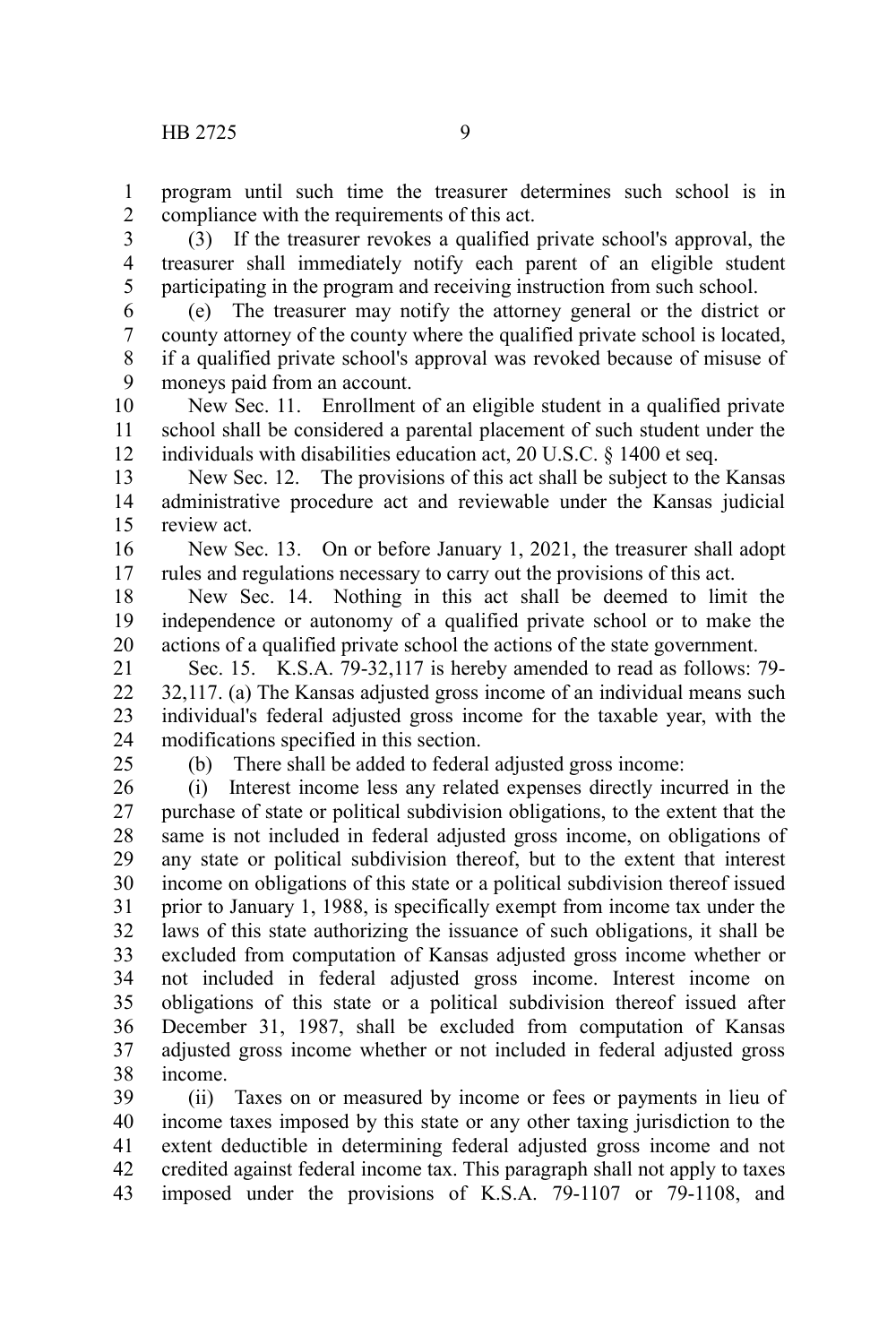amendments thereto, for privilege tax year 1995, and all such years thereafter. 1 2

(iii) The federal net operating loss deduction, except that the federal net operating loss deduction shall not be added to an individual's federal adjusted gross income for tax years beginning after December 31, 2016. 3 4 5

(iv) Federal income tax refunds received by the taxpayer if the deduction of the taxes being refunded resulted in a tax benefit for Kansas income tax purposes during a prior taxable year. Such refunds shall be included in income in the year actually received regardless of the method of accounting used by the taxpayer. For purposes hereof, a tax benefit shall be deemed to have resulted if the amount of the tax had been deducted in determining income subject to a Kansas income tax for a prior year regardless of the rate of taxation applied in such prior year to the Kansas taxable income, but only that portion of the refund shall be included as bears the same proportion to the total refund received as the federal taxes deducted in the year to which such refund is attributable bears to the total federal income taxes paid for such year. For purposes of the foregoing sentence, federal taxes shall be considered to have been deducted only to the extent such deduction does not reduce Kansas taxable income below zero. 6 7 8 9 10 11 12 13 14 15 16 17 18 19 20

(v) The amount of any depreciation deduction or business expense deduction claimed on the taxpayer's federal income tax return for any capital expenditure in making any building or facility accessible to the handicapped, for which expenditure the taxpayer claimed the credit allowed by K.S.A. 79-32,177, and amendments thereto. 21 22 23 24 25

(vi) Any amount of designated employee contributions picked up by an employer pursuant to K.S.A. 12-5005, 20-2603, 74-4919 and 74-4965, and amendments thereto. 26 27 28

(vii) The amount of any charitable contribution made to the extent the same is claimed as the basis for the credit allowed pursuant to K.S.A. 79- 32,196, and amendments thereto. 29 30 31

(viii) The amount of any costs incurred for improvements to a swine facility, claimed for deduction in determining federal adjusted gross income, to the extent the same is claimed as the basis for any credit allowed pursuant to K.S.A. 79-32,204, and amendments thereto. 32 33 34 35

(ix) The amount of any ad valorem taxes and assessments paid and the amount of any costs incurred for habitat management or construction and maintenance of improvements on real property, claimed for deduction in determining federal adjusted gross income, to the extent the same is claimed as the basis for any credit allowed pursuant to K.S.A. 79-32,203, and amendments thereto. 36 37 38 39 40 41

(x) Amounts received as nonqualified withdrawals, as defined by K.S.A. 75-643, and amendments thereto, if, at the time of contribution to a 42 43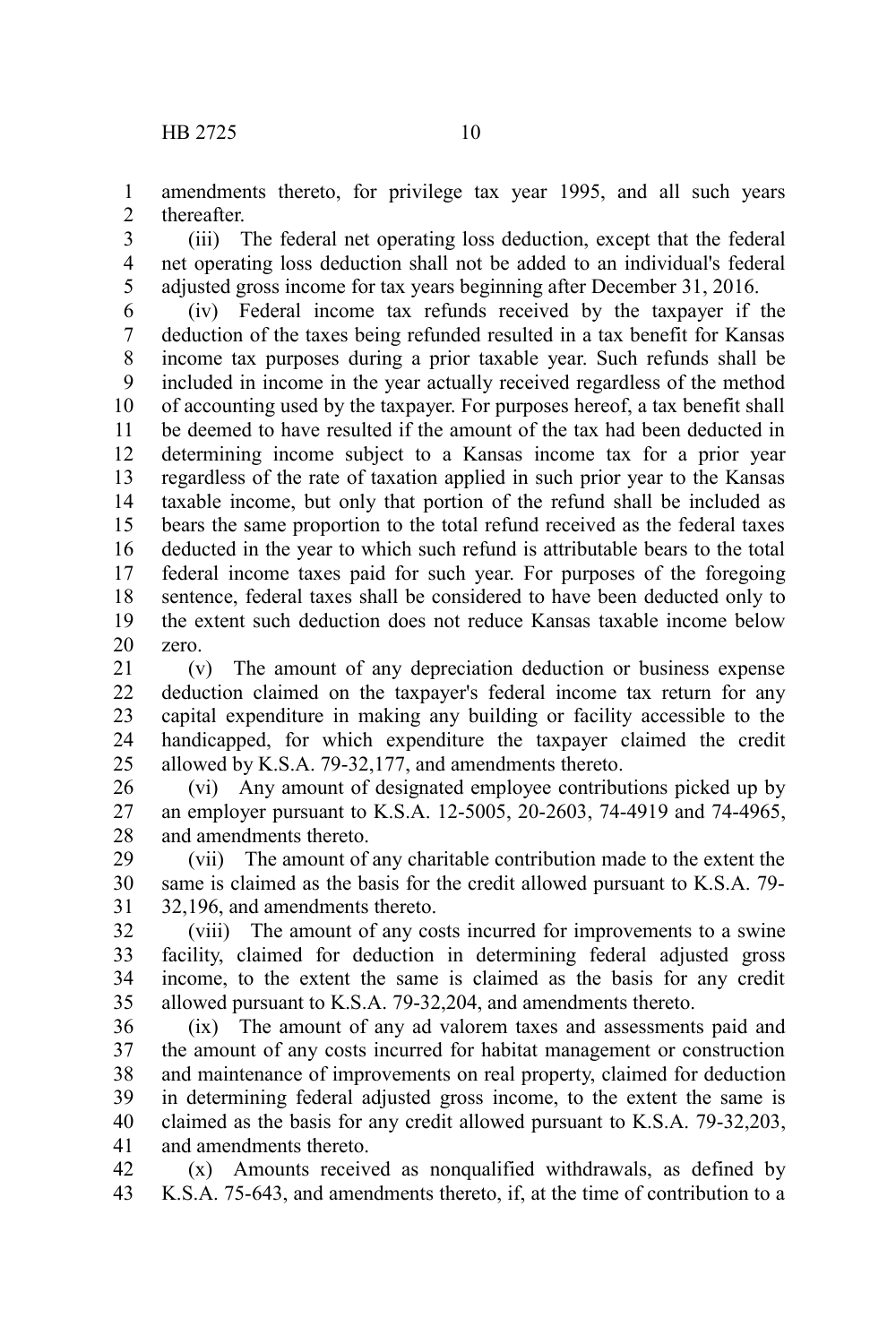family postsecondary education savings account, such amounts were subtracted from the federal adjusted gross income pursuant to K.S.A. 79-  $32,117(c)(xv)$ , and amendments thereto, or if such amounts are not already included in the federal adjusted gross income. 1 2 3 4

(xi) The amount of any contribution made to the same extent the same is claimed as the basis for the credit allowed pursuant to K.S.A. 74- 50,154, and amendments thereto. 5 6 7

(xii) For taxable years commencing after December 31, 2004, amounts received as withdrawals not in accordance with the provisions of K.S.A. 74-50,204, and amendments thereto, if, at the time of contribution to an individual development account, such amounts were subtracted from the federal adjusted gross income pursuant to subsection  $(c)(xiii)$ , or if such amounts are not already included in the federal adjusted gross income. 8 9 10 11 12 13 14

(xiii) The amount of any expenditures claimed for deduction in determining federal adjusted gross income, to the extent the same is claimed as the basis for any credit allowed pursuant to K.S.A. 79-32,217 through 79-32,220 or 79-32,222, and amendments thereto. 15 16 17 18

(xiv) The amount of any amortization deduction claimed in determining federal adjusted gross income to the extent the same is claimed for deduction pursuant to K.S.A. 79-32,221, and amendments thereto. 19 20 21 22

(xv) The amount of any expenditures claimed for deduction in determining federal adjusted gross income, to the extent the same is claimed as the basis for any credit allowed pursuant to K.S.A. 79-32,223 through 79-32,226, 79-32,228 through 79-32,231, 79-32,233 through 79- 32,236, 79-32,238 through 79-32,241, 79-32,245 through 79-32,248 or 79- 32,251 through 79-32,254, and amendments thereto. 23 24 25 26 27 28

(xvi) The amount of any amortization deduction claimed in determining federal adjusted gross income to the extent the same is claimed for deduction pursuant to K.S.A. 79-32,227, 79-32,232, 79- 32,237, 79-32,249, 79-32,250 or 79-32,255, and amendments thereto. 29 30 31 32

(xvii) The amount of any amortization deduction claimed in determining federal adjusted gross income to the extent the same is claimed for deduction pursuant to K.S.A. 79-32,256, and amendments thereto. 33 34 35 36

(xviii) For taxable years commencing after December 31, 2006, the amount of any ad valorem or property taxes and assessments paid to a state other than Kansas or local government located in a state other than Kansas by a taxpayer who resides in a state other than Kansas, when the law of such state does not allow a resident of Kansas who earns income in such other state to claim a deduction for ad valorem or property taxes or assessments paid to a political subdivision of the state of Kansas in 37 38 39 40 41 42 43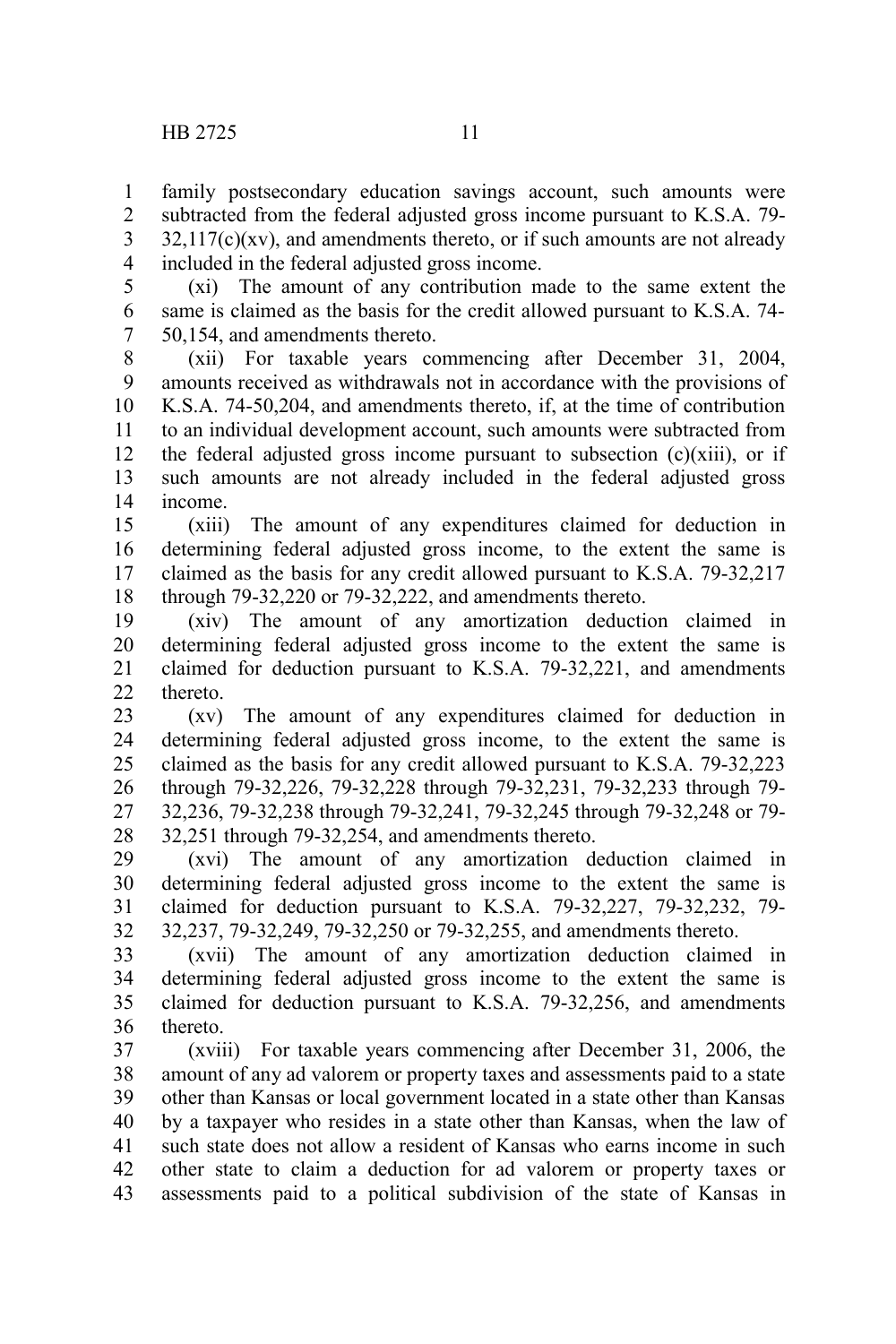determining taxable income for income tax purposes in such other state, to the extent that such taxes and assessments are claimed as an itemized deduction for federal income tax purposes. 1 2 3

(xix) For taxable years beginning after December 31, 2012, and ending before January 1, 2017, the amount of any: (1) Loss from business as determined under the federal internal revenue code and reported from schedule C and on line 12 of the taxpayer's form 1040 federal individual income tax return; (2) loss from rental real estate, royalties, partnerships, S corporations, except those with wholly owned subsidiaries subject to the Kansas privilege tax, estates, trusts, residual interest in real estate mortgage investment conduits and net farm rental as determined under the federal internal revenue code and reported from schedule E and on line 17 of the taxpayer's form 1040 federal individual income tax return; and (3) farm loss as determined under the federal internal revenue code and reported from schedule F and on line 18 of the taxpayer's form 1040 federal income tax return; all to the extent deducted or subtracted in determining the taxpayer's federal adjusted gross income. For purposes of this subsection, references to the federal form 1040 and federal schedule C, schedule E, and schedule F, shall be to such form and schedules as they existed for tax year 2011, and as revised thereafter by the internal revenue service. 4 5 6 7 8 9 10 11 12 13 14 15 16 17 18 19 20 21

(xx) For taxable years beginning after December 31, 2012, and ending before January 1, 2017, the amount of any deduction for selfemployment taxes under section 164(f) of the federal internal revenue code as in effect on January 1, 2012, and amendments thereto, in determining the federal adjusted gross income of an individual taxpayer, to the extent the deduction is attributable to income reported on schedule C, E or F and on line 12, 17 or 18 of the taxpayer's form 1040 federal income tax return. 22 23 24 25 26 27 28 29

(xxi) For taxable years beginning after December 31, 2012, and ending before January 1, 2017, the amount of any deduction for pension, profit sharing, and annuity plans of self-employed individuals under section 62(a)(6) of the federal internal revenue code as in effect on January 1, 2012, and amendments thereto, in determining the federal adjusted gross income of an individual taxpayer. 30 31 32 33 34 35

(xxii) For taxable years beginning after December 31, 2012, and ending before January 1, 2017, the amount of any deduction for health insurance under section 162(l) of the federal internal revenue code as in effect on January 1, 2012, and amendments thereto, in determining the federal adjusted gross income of an individual taxpayer. 36 37 38 39 40

(xxiii) For taxable years beginning after December 31, 2012, and ending before January 1, 2017, the amount of any deduction for domestic production activities under section 199 of the federal internal revenue code 41 42 43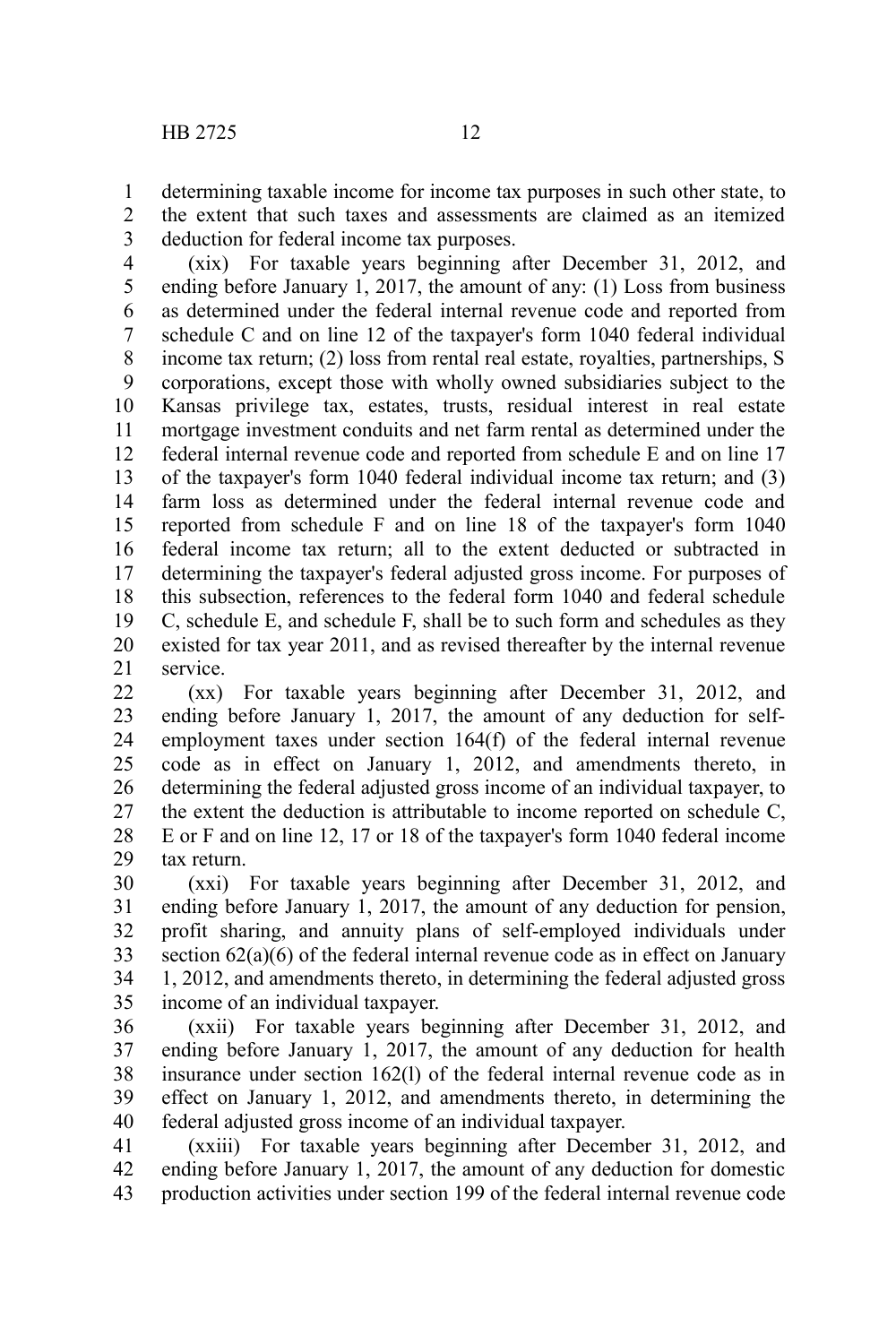29

as in effect on January 1, 2012, and amendments thereto, in determining the federal adjusted gross income of an individual taxpayer. 1 2

(xxiv) For taxable years commencing after December 31, 2013, that portion of the amount of any expenditure deduction claimed in determining federal adjusted gross income for expenses paid for medical care of the taxpayer or the taxpayer's spouse or dependents when such expenses were paid or incurred for an abortion, or for a health benefit plan, as defined in K.S.A. 65-6731, and amendments thereto, for the purchase of an optional rider for coverage of abortion in accordance with K.S.A. 2019 Supp. 40-2,190, and amendments thereto, to the extent that such taxes and assessments are claimed as an itemized deduction for federal income tax purposes. 3 4 5 6 7 8 9 10 11 12

(xxv) For taxable years commencing after December 31, 2013, that portion of the amount of any expenditure deduction claimed in determining federal adjusted gross income for expenses paid by a taxpayer for health care when such expenses were paid or incurred for abortion coverage, a health benefit plan, as defined in K.S.A. 65-6731, and amendments thereto, when such expenses were paid or incurred for abortion coverage or amounts contributed to health savings accounts for such taxpayer's employees for the purchase of an optional rider for coverage of abortion in accordance with K.S.A. 2019 Supp. 40-2,190, and amendments thereto, to the extent that such taxes and assessments are claimed as a deduction for federal income tax purposes. 13 14 15 16 17 18 19 20 21 22 23

(xxvi) For all taxable years beginning after December 31, 2016, the amount of any charitable contribution made to the extent the same is claimed as the basis for the credit allowed pursuant to K.S.A. 72-99a07, and amendments thereto, and is also claimed as an itemized deduction for federal income tax purposes. 24 25 26 27 28

(c) There shall be subtracted from federal adjusted gross income:

(i) Interest or dividend income on obligations or securities of any authority, commission or instrumentality of the United States and its possessions less any related expenses directly incurred in the purchase of such obligations or securities, to the extent included in federal adjusted gross income but exempt from state income taxes under the laws of the United States. 30 31 32 33 34 35

(ii) Any amounts received which *that* are included in federal adjusted gross income but which are specifically exempt from Kansas income taxation under the laws of the state of Kansas. 36 37 38

(iii) The portion of any gain or loss from the sale or other disposition of property having a higher adjusted basis for Kansas income tax purposes than for federal income tax purposes on the date such property was sold or disposed of in a transaction in which gain or loss was recognized for purposes of federal income tax that does not exceed such difference in 39 40 41 42 43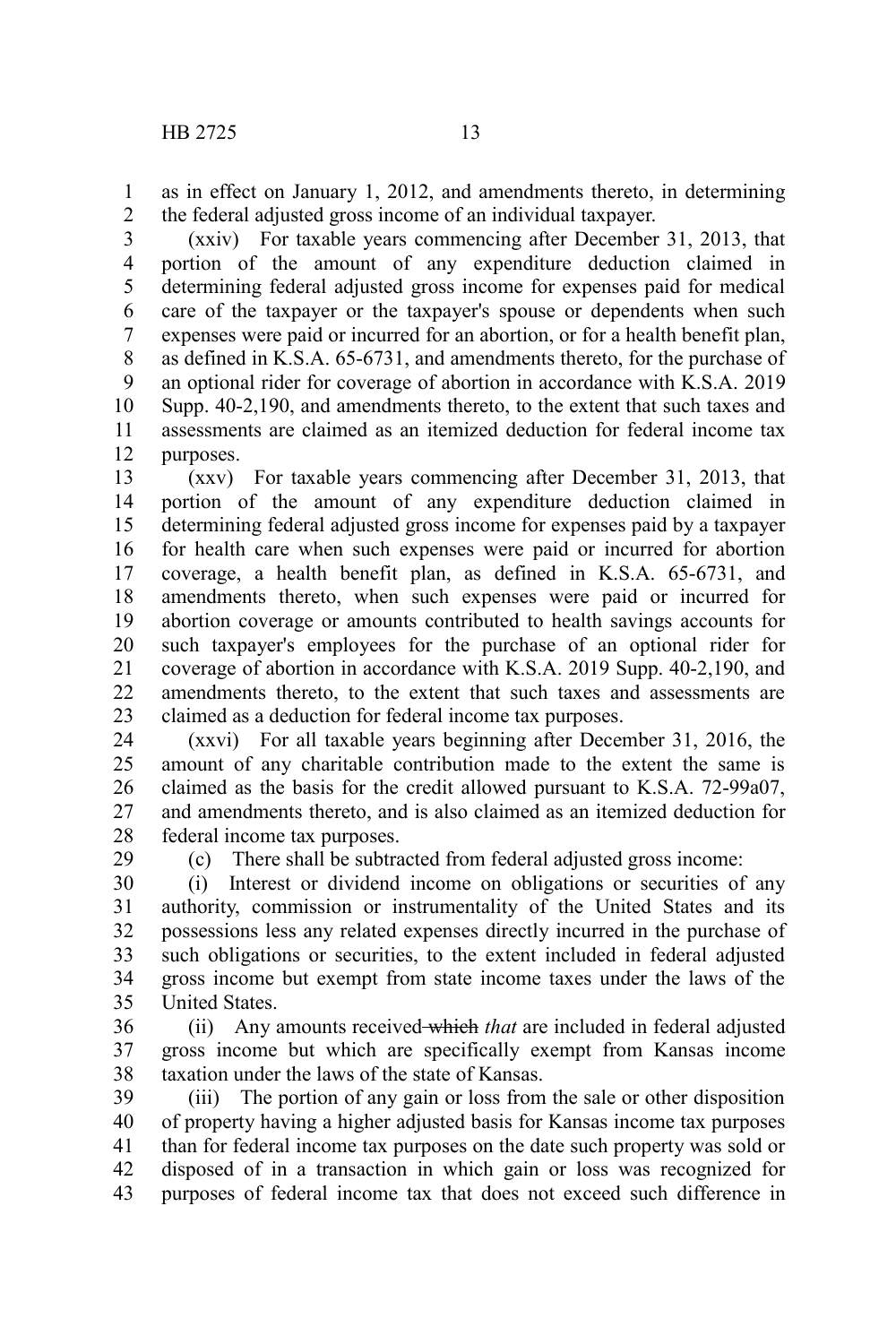basis, but if a gain is considered a long-term capital gain for federal income tax purposes, the modification shall be limited to that portion of such gain which *that* is included in federal adjusted gross income. 1 2 3

(iv) The amount necessary to prevent the taxation under this act of any annuity or other amount of income or gain which *that* was properly included in income or gain and was taxed under the laws of this state for a taxable year prior to the effective date of this act, as amended, to the taxpayer, or to a decedent by reason of whose death the taxpayer acquired the right to receive the income or gain, or to a trust or estate from which the taxpayer received the income or gain. 4 5 6 7 8 9 10

(v) The amount of any refund or credit for overpayment of taxes on or measured by income or fees or payments in lieu of income taxes imposed by this state, or any taxing jurisdiction, to the extent included in gross income for federal income tax purposes. 11 12 13 14

(vi) Accumulation distributions received by a taxpayer as a beneficiary of a trust to the extent that the same are included in federal adjusted gross income. 15 16 17

(vii) Amounts received as annuities under the federal civil service retirement system from the civil service retirement and disability fund and other amounts received as retirement benefits in whatever form which *that* were earned for being employed by the federal government or for service in the armed forces of the United States. 18 19 20 21 22

(viii) Amounts received by retired railroad employees as a supplemental annuity under the provisions of 45 U.S.C. §§ 228b (a) and  $228c$  (a)(1) et seq. 23 24 25

(ix) Amounts received by retired employees of a city and by retired employees of any board of such city as retirement allowances pursuant to K.S.A. 13-14,106, and amendments thereto, or pursuant to any charter ordinance exempting a city from the provisions of K.S.A. 13-14,106, and amendments thereto. 26 27 28 29 30

(x) For taxable years beginning after December 31, 1976, the amount of the federal tentative jobs tax credit disallowance under the provisions of 26 U.S.C. § 280 C. For taxable years ending after December 31, 1978, the amount of the targeted jobs tax credit and work incentive credit disallowances under 26 U.S.C. § 280 C. 31 32 33 34 35

(xi) For taxable years beginning after December 31, 1986, dividend income on stock issued by Kansas venture capital, inc. 36 37

(xii) For taxable years beginning after December 31, 1989, amounts received by retired employees of a board of public utilities as pension and retirement benefits pursuant to K.S.A. 13-1246, 13-1246a and 13-1249, and amendments thereto. 38 39 40 41

(xiii) For taxable years beginning after December 31, 2004, amounts contributed to and the amount of income earned on contributions deposited 42 43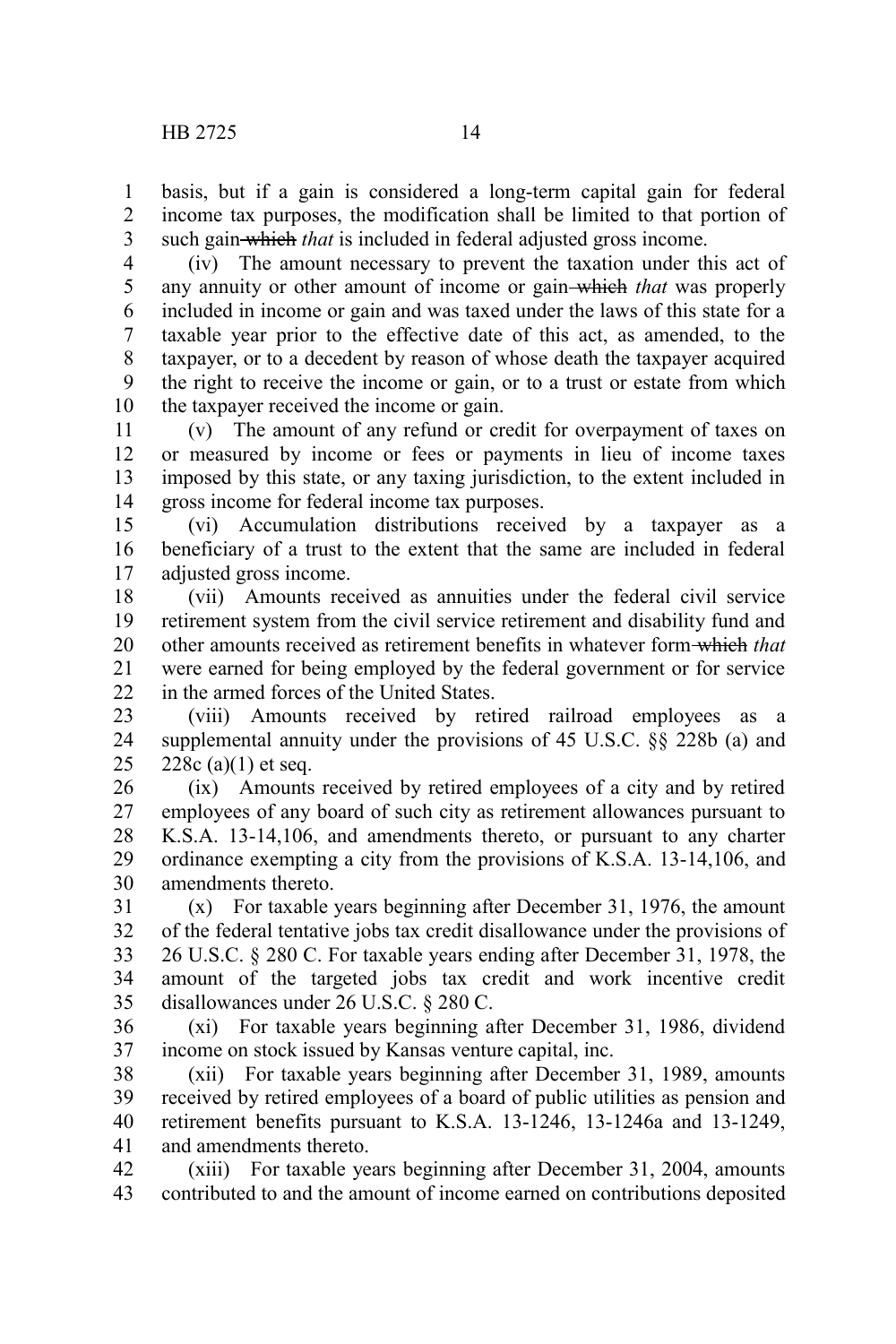to an individual development account under K.S.A. 74-50,201 et seq., and amendments thereto. 1 2

(xiv) For all taxable years commencing after December 31, 1996, that portion of any income of a bank organized under the laws of this state or any other state, a national banking association organized under the laws of the United States, an association organized under the savings and loan code of this state or any other state, or a federal savings association organized under the laws of the United States, for which an election as an S corporation under subchapter S of the federal internal revenue code is in effect, which *that* accrues to the taxpayer who is a stockholder of such corporation and which *that* is not distributed to the stockholders as dividends of the corporation. For taxable years beginning after December 31, 2012, and ending before January 1, 2017, the amount of modification under this subsection shall exclude the portion of income or loss reported on schedule E and included on line 17 of the taxpayer's form 1040 federal individual income tax return. 3 4 5 6 7 8 9 10 11 12 13 14 15 16

(xv) For all taxable years beginning after December 31, 2017, the cumulative amounts not exceeding \$3,000, or \$6,000 for a married couple filing a joint return, for each designated beneficiary that are contributed to: (1) A family postsecondary education savings account established under the Kansas postsecondary education savings program or a qualified tuition program established and maintained by another state or agency or instrumentality thereof pursuant to section 529 of the internal revenue code of 1986, as amended, for the purpose of paying the qualified higher education expenses of a designated beneficiary; or (2) an achieving a better life experience (ABLE) account established under the Kansas ABLE savings program or a qualified ABLE program established and maintained by another state or agency or instrumentality thereof pursuant to section 529A of the internal revenue code of 1986, as amended, for the purpose of saving private funds to support an individual with a disability. The terms and phrases used in this paragraph shall have the meaning respectively ascribed thereto by the provisions of K.S.A. 75-643 and 75-652, and amendments thereto, and the provisions of such sections are hereby incorporated by reference for all purposes thereof. 17 18 19 20 21 22 23 24 25 26 27 28 29 30 31 32 33 34

(xvi) For all taxable years beginning after December 31, 2004, amounts received by taxpayers who are or were members of the armed forces of the United States, including service in the Kansas army and air national guard, as a recruitment, sign up or retention bonus received by such taxpayer as an incentive to join, enlist or remain in the armed services of the United States, including service in the Kansas army and air national guard, and amounts received for repayment of educational or student loans incurred by or obligated to such taxpayer and received by such taxpayer as a result of such taxpayer's service in the armed forces of the United States, 35 36 37 38 39 40 41 42 43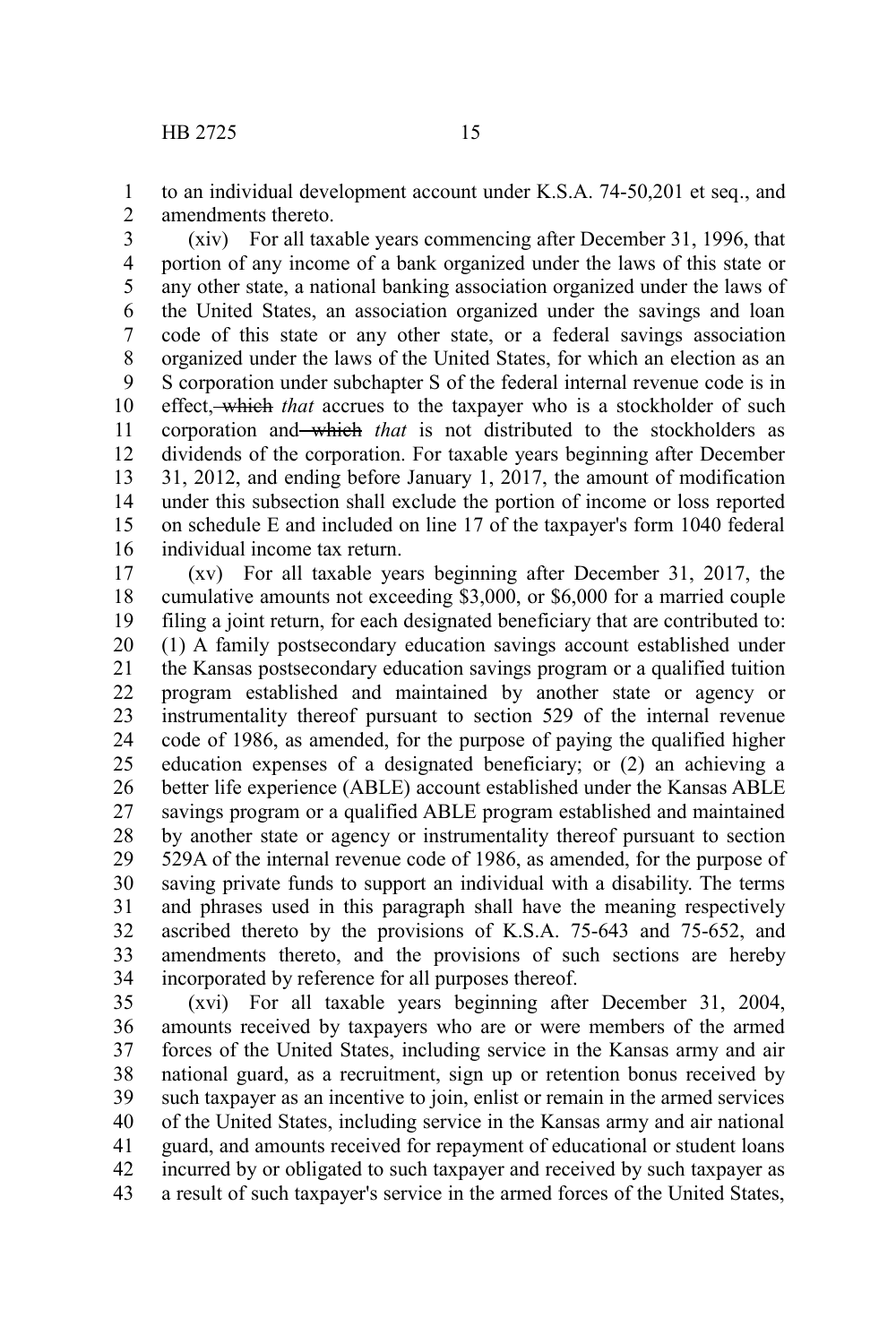including service in the Kansas army and air national guard. 1

(xvii) For all taxable years beginning after December 31, 2004, amounts received by taxpayers who are eligible members of the Kansas army and air national guard as a reimbursement pursuant to K.S.A. 48- 281, and amendments thereto, and amounts received for death benefits pursuant to K.S.A. 48-282, and amendments thereto, or pursuant to section 1 or section 2 of chapter 207 of the 2005 Session Laws of Kansas, and amendments thereto, to the extent that such death benefits are included in federal adjusted gross income of the taxpayer. 2 3 4 5 6 7 8 9

(xviii) For the taxable year beginning after December 31, 2006, amounts received as benefits under the federal social security act-which *that* are included in federal adjusted gross income of a taxpayer with federal adjusted gross income of \$50,000 or less, whether such taxpayer's filing status is single, head of household, married filing separate or married filing jointly; and for all taxable years beginning after December 31, 2007, amounts received as benefits under the federal social security act-which *that* are included in federal adjusted gross income of a taxpayer with federal adjusted gross income of \$75,000 or less, whether such taxpayer's filing status is single, head of household, married filing separate or married filing jointly. 10 11 12 13 14 15 16 17 18 19 20

(xix) Amounts received by retired employees of Washburn university as retirement and pension benefits under the university's retirement plan. 21 22

(xx) For taxable years beginning after December 31, 2012, and ending before January 1, 2017, the amount of any: (1) Net profit from business as determined under the federal internal revenue code and reported from schedule C and on line 12 of the taxpayer's form 1040 federal individual income tax return; (2) net income, not including guaranteed payments as defined in section 707(c) of the federal internal revenue code and as reported to the taxpayer from federal schedule K-1, (form 1065-B), in box 9, code F or as reported to the taxpayer from federal schedule K-1, (form 1065) in box 4, from rental real estate, royalties, partnerships, S corporations, estates, trusts, residual interest in real estate mortgage investment conduits and net farm rental as determined under the federal internal revenue code and reported from schedule E and on line 17 of the taxpayer's form 1040 federal individual income tax return; and (3) net farm profit as determined under the federal internal revenue code and reported from schedule F and on line 18 of the taxpayer's form 1040 federal income tax return; all to the extent included in the taxpayer's federal adjusted gross income. For purposes of this subsection, references to the federal form 1040 and federal schedule C, schedule E, and schedule F, shall be to such form and schedules as they existed for tax year 2011 and as revised thereafter by the internal revenue service. 23 24 25 26 27 28 29 30 31 32 33 34 35 36 37 38 39 40 41 42

(xxi) For all taxable years beginning after December 31, 2013, 43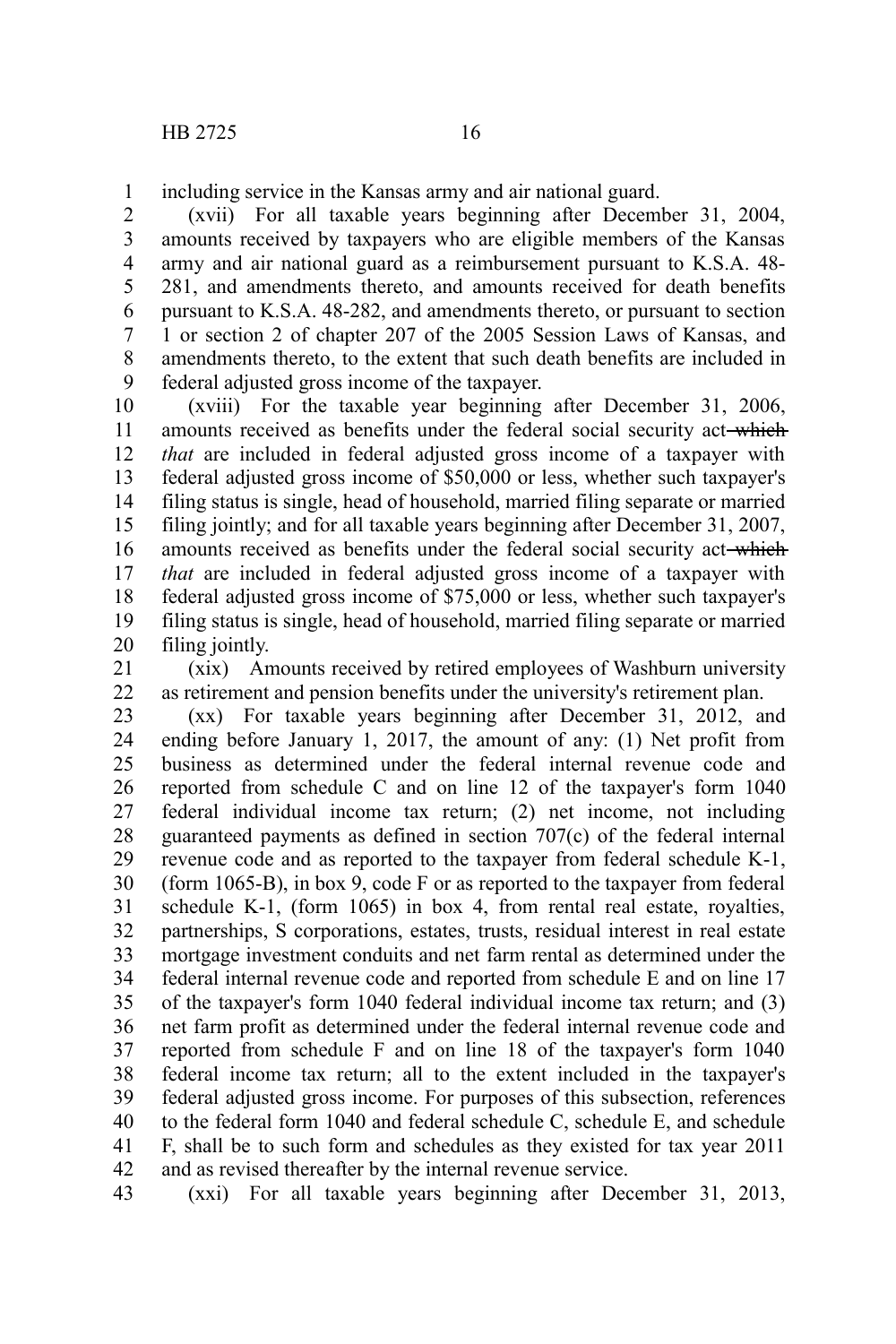amounts equal to the unreimbursed travel, lodging and medical expenditures directly incurred by a taxpayer while living, or a dependent of the taxpayer while living, for the donation of one or more human organs of the taxpayer, or a dependent of the taxpayer, to another person for human organ transplantation. The expenses may be claimed as a subtraction modification provided for in this section to the extent the expenses are not already subtracted from the taxpayer's federal adjusted gross income. In no circumstances shall the subtraction modification provided for in this section for any individual, or a dependent, exceed \$5,000. As used in this section, "human organ" means all or part of a liver, pancreas, kidney, intestine, lung or bone marrow. The provisions of this paragraph shall take effect on the day the secretary of revenue certifies to the director of the budget that the cost for the department of revenue of modifications to the automated tax system for the purpose of implementing this paragraph will not exceed \$20,000. 1 2 3 4 5 6 7 8 9 10 11 12 13 14 15

(xxii) For taxable years beginning after December 31, 2012, and ending before January 1, 2017, the amount of net gain from the sale of: (1) Cattle and horses, regardless of age, held by the taxpayer for draft, breeding, dairy or sporting purposes, and held by such taxpayer for 24 months or more from the date of acquisition; and (2) other livestock, regardless of age, held by the taxpayer for draft, breeding, dairy or sporting purposes, and held by such taxpayer for 12 months or more from the date of acquisition. The subtraction from federal adjusted gross income shall be limited to the amount of the additions recognized under the provisions of subsection  $(b)(\dot{x} \dot{x})$  attributable to the business in which the livestock sold had been used. As used in this paragraph, the term "livestock" shall not include poultry. 16 17 18 19 20 21 22 23 24 25 26 27

(xxiii) For all taxable years beginning after December 31, 2012, amounts received under either the Overland Park, Kansas police department retirement plan or the Overland Park, Kansas fire department retirement plan, both as established by the city of Overland Park, pursuant to the city's home rule authority. 28 29 30 31 32

(xxiv) For taxable years beginning after December 31, 2013, and ending before January 1, 2017, the net gain from the sale from Christmas trees grown in Kansas and held by the taxpayer for six years or more. 33 34 35

*(xxv) For all taxable years beginning after December 31, 2019, amounts deposited in a Kansas exceptional child academic improvement account established by agreement between the taxpayer and the state treasurer pursuant to section 5, and amendments thereto.* 36 37 38 39

(d) There shall be added to or subtracted from federal adjusted gross income the taxpayer's share, as beneficiary of an estate or trust, of the Kansas fiduciary adjustment determined under K.S.A. 79-32,135, and amendments thereto. 40 41 42 43